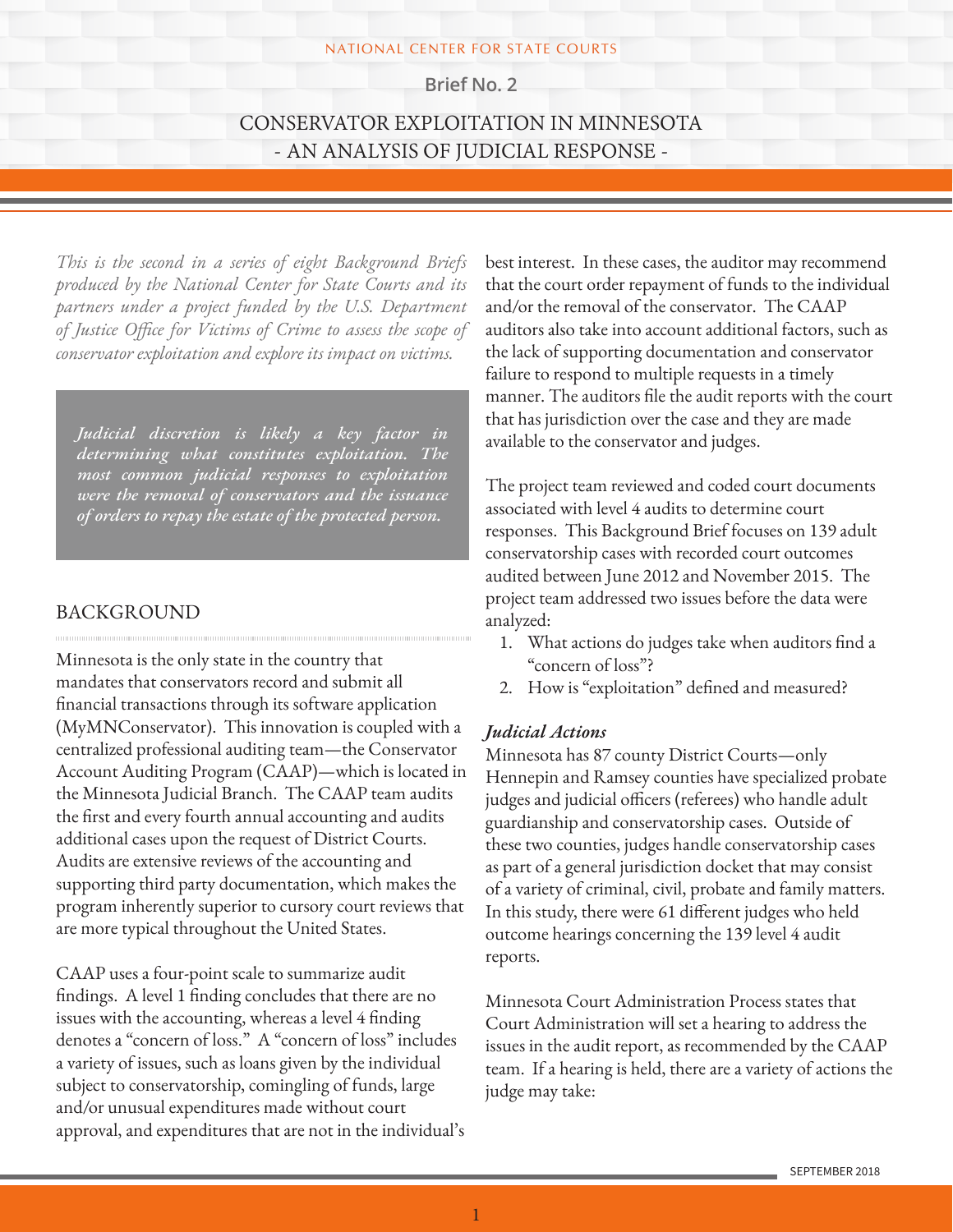- Referring the case to prosecution for consideration of criminal charges
- Removing the conservator from the conservatorship
- Ordering repayment to the estate of the individual, including:
	- Bond reimbursement (the bond company reimburses the individual's estate and then recoups its expenditure from the conservator) and,
	- Direct repayment from the conservator
- Requiring the conservator to obtain court permission before taking some financial action or actions on behalf of the individual
- Requiring the filing of an amended of adjusted account to resolve discrepancies
- Compelling the conservator to obtain a bond, if the conservator has not already been bonded
- Requiring the conservator to submit documentation to support claims made on the account
- Requiring that the conservator receive fiduciary advice from the judge or other appropriate person.

In some cases, the conservator may respond to the audit report on his or her own volition and repay any monetary loss without the need for a hearing.

### *Defining Exploitation*

Under Minnesota statute, the crime of "financial exploitation" includes the "unauthorized expenditure of funds entrusted to the actor by the vulnerable adult which results or is likely to result in detriment to the vulnerable adult" (Minnesota Stat. 2016 §626.5572 subd.  $9(a)(1)$ ). Of the 139 cases included in the sample, only one professional conservator was charged and convicted of violating the Minnesota statute on financial exploitation. By examining only official crimes, financial exploitation would appear to be a rare occurrence in conservatorships. The reluctance to criminally charge conservators, many of whom are family members, requires a more expansive definition of exploitation.

This study was limited to level 4 audit findings, and in a number of cases, findings may be legitimately explained at a court hearing as honest mistakes or poor record keeping. However, the activities cited in the audit report may also meet the Minnesota definition of exploitation, even if criminal charges were not filed. In each instance, judges are responsible for following up to better understand the details of the case and to determine a course of action. For the purposes or this project, the project team focused on judicial responses that documented the loss and sanctioned the conservator. Exploitation was defined as any combination of the following:

- 1. Filing of criminal charges against the conservator
- 2. A judicial finding of monetary loss
- 3. A judicial order for repayment to the individual
- 4. Repayment made to the individual with or without a court hearing (e.g., through mediation or settlement).

Using these criteria, 31 of the 139 audit level 4 cases were classified as exploitation. It is important to note that the 108 remaining cases may contain elements of exploitation, but there is no documented occurrence of one of the four criteria listed above. For example, in 22 cases, the individual had died before the post-audit hearings or shortly thereafter, and the case was closed without a finding of loss. In 11 cases, a hearing was never scheduled, even though the individual was still living. When hearings did occur, the incidents cited in the audit report may not have been egregious enough for the judge to make a finding of loss or order repayment. Judicial discretion may be the key factor in determining how exploitation is evaluated and addressed.

### WHO IS EXPLOITED?

About one out of every five of the "concern of loss" cases resulted in a judicial determination of "exploitation"—31 of the 139 cases. Two findings from the initial analysis of exploitation cases are particularly notable.

#### *Gender*

About half of the "concern of loss" cases included in the sample involved female individuals subject to conservatorship. Yet an examination of the 31 cases of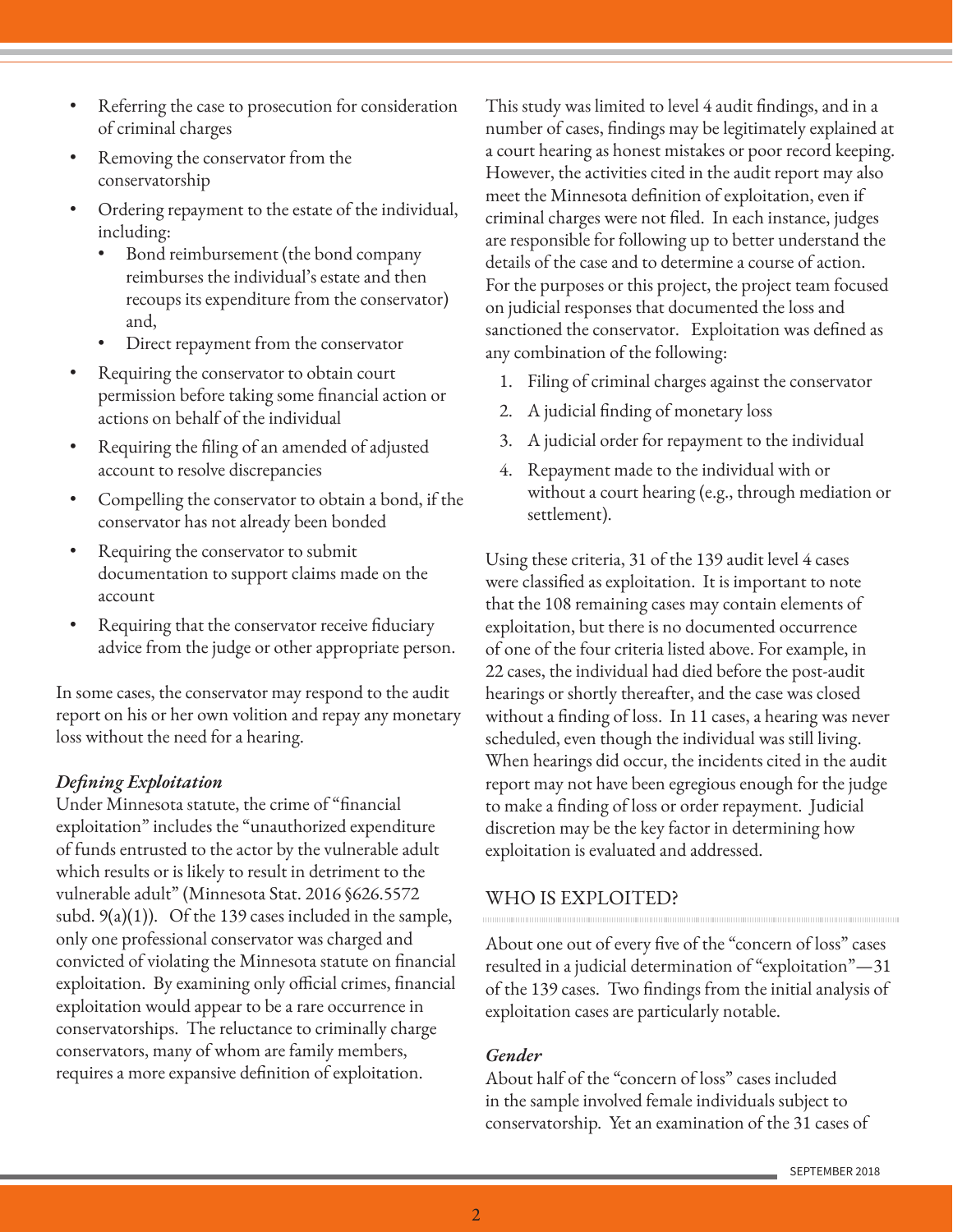exploitation showed a disproportionate percentage of women victims—22 women (70% of the 31 victims).

## *Age*

The age status of persons who are exploited is not a significant factor. Findings show that half of the 31 victims were under age 65, while the other half were over 65. Ages of the victims ranged from age 18 to 97 at the start of the conservatorship. Most exploited persons were living in a skilled nursing facility or memory care facility (45%) or an assisted living facility (19%), regardless of their age.

# WHO IS EXPLOITING?

Preliminary analysis focused on the relationship between the conservator and the victim and whether the conservator was bonded. Findings show that the majority of conservators who engaged in exploitation were family members, and that more than half were not bonded.

## *Relationship*

In Minnesota, professional conservators are defined as those who are appointed for three or more non-related individual subject to conservatorship. The state does not have a certification or licensure program, and professional conservators may be either individuals or organizations. The vast majority of conservators are family members - 71% of the 139 cases had family conservators. When examining the 31 cases of exploitation, 24 cases involved a family member, and 7 involved a professional

**Figure 1** Exploitation Cases: Type of Conservator



conservator (1 professional conservator accounted for 4 of the exploitation cases). A closer analysis of family relationships showed that the greatest number of victims were exploited by their own children, followed by siblings, and then other close relatives.

## *Bonding*

Minnesota statute requires bonding if the individual's assets exceed \$10,000, or that alternatives, such as restricted accounts, be used in conservatorships. Bonding is a highly recommended practice, as it acts as an insurance policy aimed at safeguarding the individual from the financial effects of mismanagement by the conservator. Furthermore, the failure to acquire a bond may be reflective of a poor credit history and/or bankruptcies, which suggest that additional safeguards may be appropriate. Despite the emphasis on bonding, fewer than half of the conservators in the exploitation cases were bonded (14 of 31). The lack of bonding also was evident in the larger sample of "concern of loss" cases.

# OUTCOMES IN CASES OF EXPLOITATION

The project team reviewed and coded court orders to document judicial actions following level 4 audits. Three of the 31 exploitation cases did not involve a court order; two were cases in which the individual was deceased and a third case involved a professional conservatorship organization that discovered an employee was stealing funds from a individual. In fact, this employee was the only person charged under the Minnesota exploitation statute, while another professional conservator faced federal charges due to his role as a fiduciary for the Department of Veterans Affairs. In these instances, the CAAP team carried out an audit and confirmed the losses to which the employee confessed and cooperated in the cases arising from the Department of Veterans Affairs. Because the criminal charges in those cases did not originate from the audit process, these charges are not included in the outcome summary below.

## *Judicial Actions*

Of 28 cases in which judges took action as a result of the audit report and subsequent hearing(s), the most common response was removing the conservator (20 cases) and ordering repayment of funds (18 cases). It was common for judges to require more than one action.